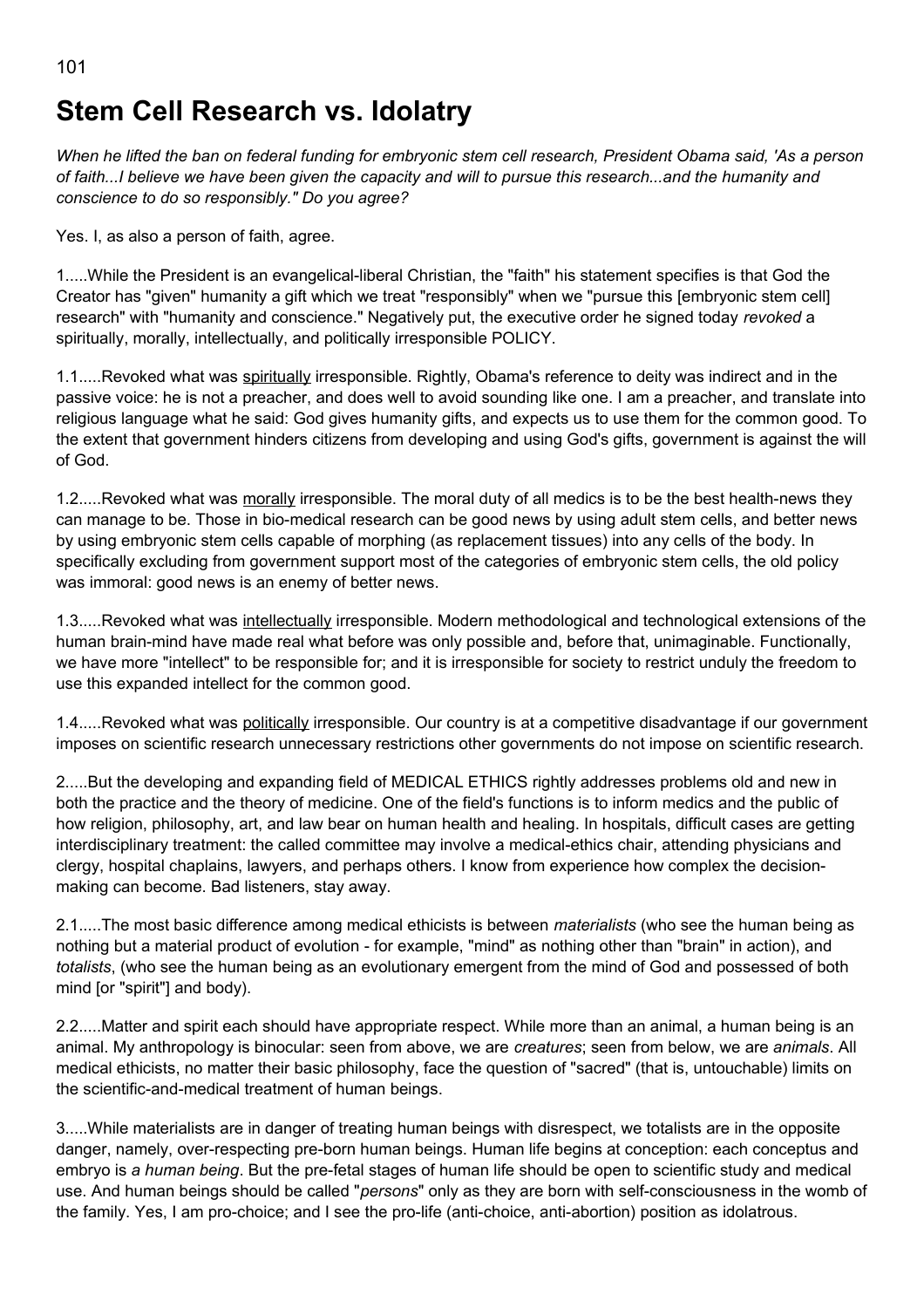**Comments Please report offensive comments below.**

Sorry that's so long, below, but consider this as I add more: It's easy for Abrahamics to basically create this whole system, then heap the scorn elsewhere when there's ...something uncomfortable about it.

8日 16

**LAC** 

It's in your book, infertility is a curse, not being a 'breeder' is horrible sin and disfavor, ...no wonder you've got people spending billions to \*breed personally\* and the only thing they care about all the unwanted children that result from their economic and social policies, is to be sure that no queer people look after all the unwanted children...

Or that all of a sudden the extra embryoes you \*drove people to make to escape shame you induced, and the effects, I daresay, of pollution and overpopulation \*you defend\* are 'sacrosanct human lives.'

All this is pure denial of your own reproductive culture and agenda, until you can find something 'foreign' to blame.

**POSTED BY: PAGANPLACE | MARCH 18, 2009 12:59 PM [REPORT OFFENSIVE COMMENT](mailto:blogs@washingtonpost.com?subject=On%20Faith%20Panelists%20Blog%20%20%7C%20%20Paganplace%20%20%7C%20%20Stem%20Cell%20Research%20vs.%20Idolatry%20%20%7C%20%204653470&body=%0D%0D%0D%0D%0D================%0D?__mode=view%26_type=comment%26id=4653470%26blog_id=618)**

You know, IVR, you won't get much out of 'idols' if you only treat em as 'straw men.'

Brave, brave iconoclasts. :)

There's kind of some projection going on there, ...I'm sure that in Christian terms, the Reverend here is right to point out that people treat a fertilized ovum as a substitute for your God in some ways, ...and I'd add, Bibles,or the words therein, are seen as something not-made-by humans.

You quote:

"Abraham would say, "Isn't it pathetic that a man of sixty wants to bow down to a one-day-old idol?" The man would feel ashamed and leave."

Frankly, what your \*book\* teaches you to see in an 'idol' is \*not\* what it is: if you came into my house and smashed up my shrine, it wouldn't be the Gods you were hurting.

(continued below)

**POSTED BY: PAGANPLACE | MARCH 18, 2009 12:47 PM [REPORT OFFENSIVE COMMENT](mailto:blogs@washingtonpost.com?subject=On%20Faith%20Panelists%20Blog%20%20%7C%20%20Paganplace%20%20%7C%20%20Stem%20Cell%20Research%20vs.%20Idolatry%20%20%7C%20%204653465&body=%0D%0D%0D%0D%0D================%0D?__mode=view%26_type=comment%26id=4653465%26blog_id=618)**

Trying to pass off the surplus material from fertility clinics as an \*old\* 'idol,' certainly doesn't reflect reality. Such material routinely fails to implant and grow into recognizeable human beings. The ancients maybe only knew this poetically, but failure to implant naturally is in fact one of the major reasons people \*go\* to these clinics and create all these cells in the first place.

Bowing down and sacrificing some of the \*future\* in order to obey what you think a book can be made to say, \*that's\* something I think is out of touch with both physical reality and Spirit.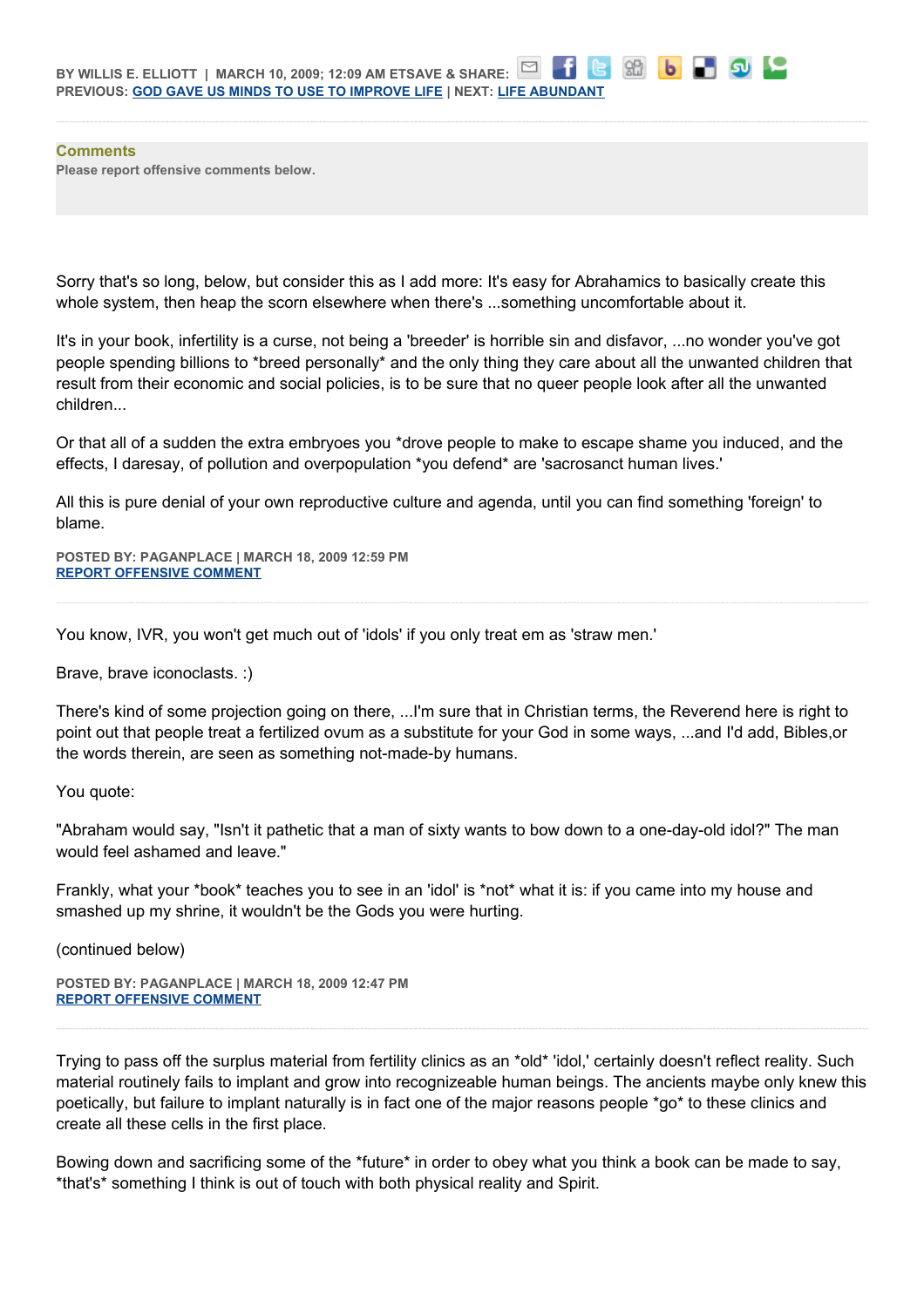Actual 'idols' that preachers love to backhandedly disparage, are not what you think they mean. Things we make, be they statues rituals, prayers, or books are not the Gods, (more than anything else is) (Or Their Will) ...they're ours.

You can have 'mental idols,' too, like the idea that the blastocyst in your \*mind\* is to be honored like God through the sacrifice of real people's lives.

Actually, the disposition of sacrifices was a major question in the Pagan world, one that perhaps was never suitably-addressed, in the Abrahamic one. I can sympathize with Christian clergy who may see people come into their churches to pray their God will hurt someone else, or reward them over someone less pious. Some, of course, do a lot of trade in playing to these rather juvenile notions, even if others know and will say that's not supposed to be the point.

When people put stone slabs of the Ten Commandments on a trailer and drag it around the country for adoration, is it any less your 'idolatry' because it's an image of \*words?\*

We have the capacity to look at reality and do what's the best we can discern.

Also fully capable of using... or making, an object to make a place for, and welcome, the Gods into our mundane ol' world of thoughts and things and spaces and the like.

Frankly, I find the quoted assumptions in that Bible story below rather revealing.

So much shock and scorn about Pagan 'Fertility rites' ...then you turn around and worship at the altar of some clumps of cells in a freezer as 'Human life and God's Will.'

Frankly, I'm not so sure they ought to be in there in the first place, but they certainly aren't any more respected being shut away as a byproduct until they become nonviable for anything.

**POSTED BY: PAGANPLACE | MARCH 18, 2009 12:46 PM [REPORT OFFENSIVE COMMENT](mailto:blogs@washingtonpost.com?subject=On%20Faith%20Panelists%20Blog%20%20%7C%20%20Paganplace%20%20%7C%20%20Stem%20Cell%20Research%20vs.%20Idolatry%20%20%7C%20%204653464&body=%0D%0D%0D%0D%0D================%0D?__mode=view%26_type=comment%26id=4653464%26blog_id=618)**

Dear Artistkvip1,

I am glad to see you blogging again on this site as I've always enjoyed reading your posts. I wonder at your selfdescription as dyslexic. Indeed, I always have. I've known many dyslexics and worked with quite a number of them. I see none of the usual signs in your posts. None. I wonder if you may have been misdiagnosed.

You may, of course, have historically encountered problems with reading and writing. There are any number of possible causes aside from what is classically termed "dyslexia," a kind of catch-all phrase, at all events. A more specific diagnosis could be helpful to you regardless of your age. For example, if you were found to have visual perception difficultites, you could be easily treated.

I don't mean to pry, but I've frequently wondered when you were last tested. If I've made you uncomfortable, in the least, please accept my apologies.

Ivri

**POSTED BY: IVRI5768 | MARCH 14, 2009 6:18 PM [REPORT OFFENSIVE COMMENT](mailto:blogs@washingtonpost.com?subject=On%20Faith%20Panelists%20Blog%20%20%7C%20%20ivri5768%20%20%7C%20%20Stem%20Cell%20Research%20vs.%20Idolatry%20%20%7C%20%204652773&body=%0D%0D%0D%0D%0D================%0D?__mode=view%26_type=comment%26id=4652773%26blog_id=618)**

**Testing** 

**POSTED BY: IVRI5768 | MARCH 14, 2009 5:24 PM [REPORT OFFENSIVE COMMENT](mailto:blogs@washingtonpost.com?subject=On%20Faith%20Panelists%20Blog%20%20%7C%20%20ivri5768%20%20%7C%20%20Stem%20Cell%20Research%20vs.%20Idolatry%20%20%7C%20%204652767&body=%0D%0D%0D%0D%0D================%0D?__mode=view%26_type=comment%26id=4652767%26blog_id=618)**

Dear Willis,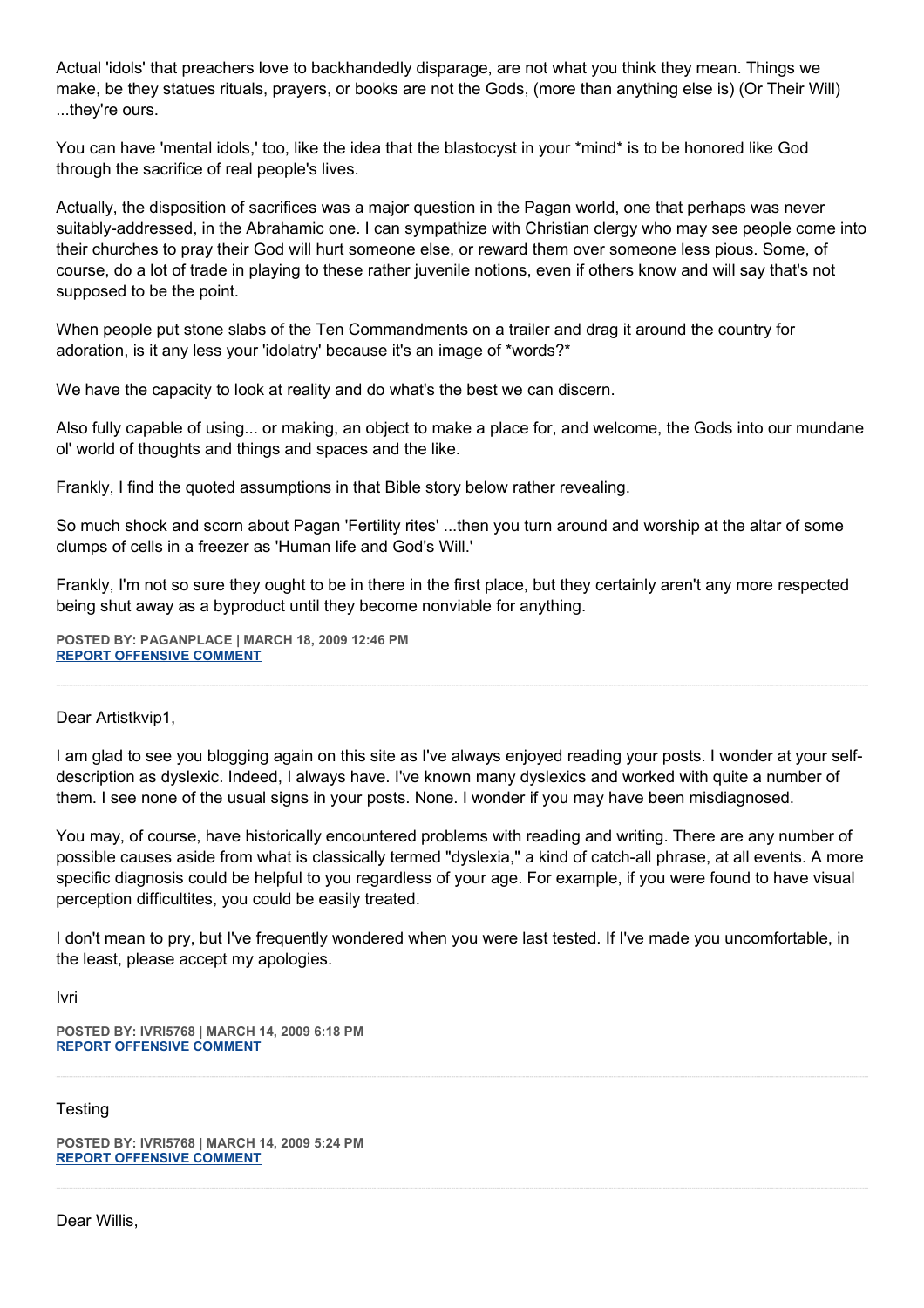Thank you for your eloquent reply. I cannot honestly say which of your two camps I fit in with. I can say that I eschew idolotry with every sinew, muscle, fiber, bone, and blood cell in my body. Here is a midrash with which you are surely familiar:

Abraham's father, Terach was an idol-manufacturer. Once he had to travel, so he left Abraham to manage the shop. People would come in and ask to buy idols. Abraham would say, "How old are you?" The person would say, "Fifty," or "Sixty". Abraham would say, "Isn't it pathetic that a man of sixty wants to bow down to a one-dayold idol?" The man would feel ashamed and leave.

One time a woman came with a basket of bread. She said to Abraham, "Take this and offer it to the gods".

Abraham got up, took a hammer in his hand, broke all the idols to pieces, and then put the hammer in the hand of the biggest idol among them.

When his father came back and saw the broken idols, he was appalled. "Who did this?" he cried. "How can I hide anything from you?" replied Abraham calmly. "A woman came with a basket of bread and told me to offer it to them. I brought it in front of them, and each one said, "I'm going to eat first." Then the biggest one got up, took the hammer and broke all the others to pieces."

"What are you trying to pull on me?" asked Terach, "Do they have minds?"

Said Abraham: "Listen to what your own mouth is saying? They have no power at all! Why worship idols?"

**POSTED BY: IVRI5768 | MARCH 14, 2009 5:14 PM [REPORT OFFENSIVE COMMENT](mailto:blogs@washingtonpost.com?subject=On%20Faith%20Panelists%20Blog%20%20%7C%20%20ivri5768%20%20%7C%20%20Stem%20Cell%20Research%20vs.%20Idolatry%20%20%7C%20%204652763&body=%0D%0D%0D%0D%0D================%0D?__mode=view%26_type=comment%26id=4652763%26blog_id=618)**

## TO IVRI5768:

1

I know of no one who imagines that the materialist view can be "vanquished." I affirmed its existence as a stable alternative to my "totalist" view, which affirms the Creator as non-material: behind the Big Bang was neither prematter nor nothing.

 $\mathfrak{p}$ 

Thank you for quoting one of my favorite poems, "God's Grandeur." ("Grandeur" is in the last sentence of Darwin's "Origin..." My 6th edition still has, in that paragraph, that life was "breathed by the Creator into a few forms or into one." Darwin's totalism.)

3

You say, "There is so much more than mind. There are spirit, love." (Then you quote a Baptist preacher, MLKingJr: "We must love one another or die.") You, too, sound like a totalist. / Physiologist Sherwin Nuland sees "spirit" as an evolutionary emergent, but does not deny the possibility of a creator behind-within the evolutionary process. / Robert Wright's just-published "The Evolution of God" does not deny that looked at from above rather than from below, the process can be viewed as God's self-revelation (as in the Bible).

**POSTED BY: WILLIS E. ELLIOTT | MARCH 14, 2009 2:06 PM [REPORT OFFENSIVE COMMENT](mailto:blogs@washingtonpost.com?subject=On%20Faith%20Panelists%20Blog%20%20%7C%20%20Willis%20E.%20Elliott%20%20%7C%20%20Stem%20Cell%20Research%20vs.%20Idolatry%20%20%7C%20%204652746&body=%0D%0D%0D%0D%0D================%0D?__mode=view%26_type=comment%26id=4652746%26blog_id=618)**

Willis, Here is something people of many faiths and no faith like very much.

God's Grandeur

THE WORLD is charged with the grandeur of God. It will flame out, like shining from shook foil; It gathers to a greatness, like the ooze of oil Crushed. Why do men then now not reck his rod? Generations have trod, have trod, have trod; 5 And all is seared with trade; bleared, smeared with toil; And wears man's smudge and shares man's smell: the soil Is bare now, nor can foot feel, being shod.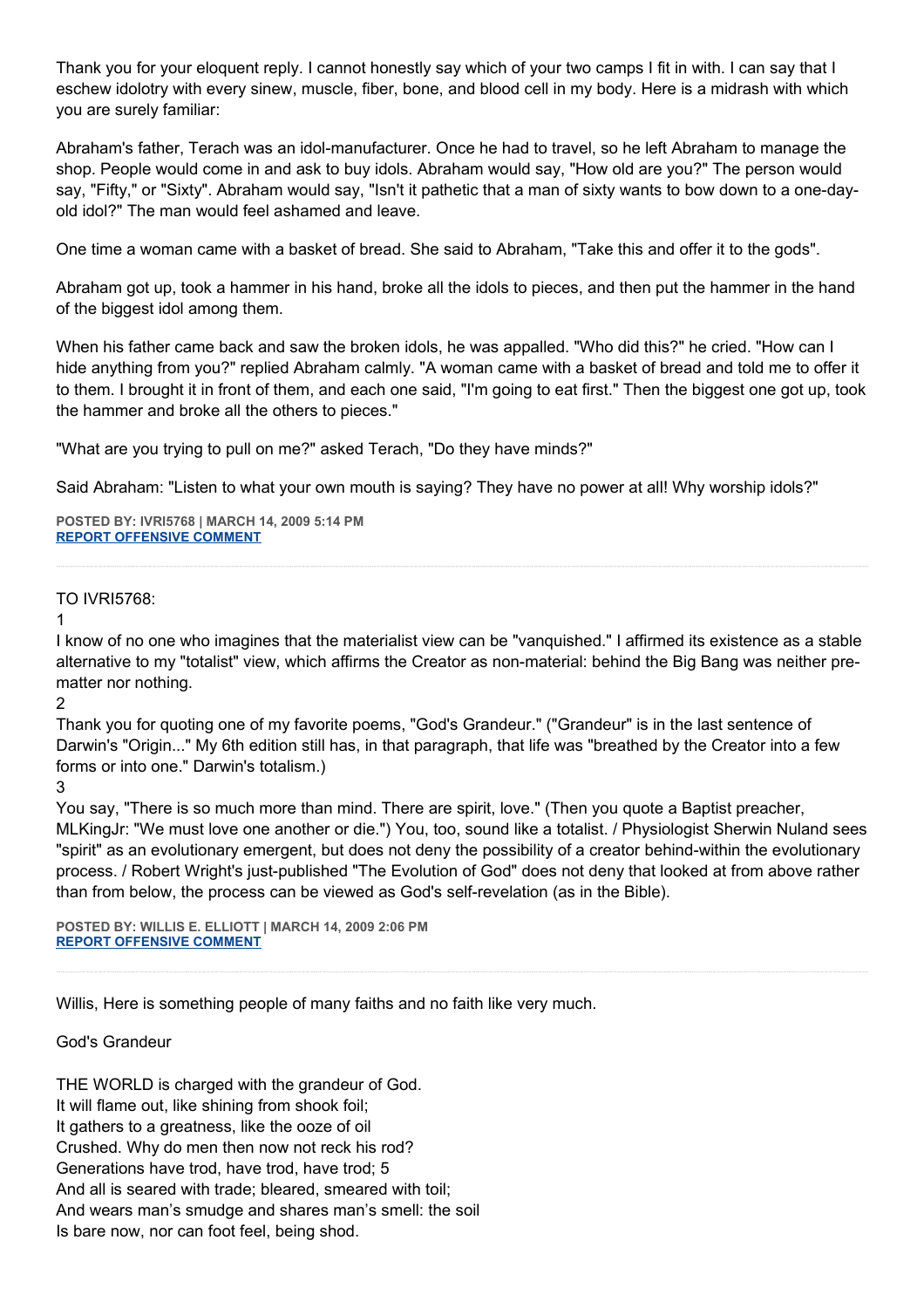And for all this, nature is never spent; There lives the dearest freshness deep down things; 10 And though the last lights off the black West went Oh, morning, at the brown brink eastward, springs— Because the Holy Ghost over the bent World broods with warm breast and with ah! bright wings.

-Gerard Manley Hopkins

**POSTED BY: IVRI5768 | MARCH 14, 2009 1:06 AM [REPORT OFFENSIVE COMMENT](mailto:blogs@washingtonpost.com?subject=On%20Faith%20Panelists%20Blog%20%20%7C%20%20ivri5768%20%20%7C%20%20Stem%20Cell%20Research%20vs.%20Idolatry%20%20%7C%20%204652706&body=%0D%0D%0D%0D%0D================%0D?__mode=view%26_type=comment%26id=4652706%26blog_id=618)**

It is impossible to vanquish the materialist view. Simply put, humans may be singular in there physicality, but that does not imply a soul or spirit.

Philosophy of mind, notwithstanding, notwithstanding even social theory, with which I am much more at home, peace of mind is possible. That is a good thing.

**POSTED BY: IVRI5768 | MARCH 14, 2009 1:02 AM [REPORT OFFENSIVE COMMENT](mailto:blogs@washingtonpost.com?subject=On%20Faith%20Panelists%20Blog%20%20%7C%20%20ivri5768%20%20%7C%20%20Stem%20Cell%20Research%20vs.%20Idolatry%20%20%7C%20%204652705&body=%0D%0D%0D%0D%0D================%0D?__mode=view%26_type=comment%26id=4652705%26blog_id=618)**

Dear Willis,

Thanks for your reply. Uriah Heep was unctuous, which I don't think is synonymous with humble, do you? But, you know, there is so much more than mind. There are spirit, love. You can teach in this venue.

Snobbery is a kind of intellectual surrender. You know that of course. Gentle teaching....Openess to others. We must love one another or die. There are amazing moments of glad grace throughout this very troubled world.

**POSTED BY: IVRI5768 | MARCH 14, 2009 12:03 AM [REPORT OFFENSIVE COMMENT](mailto:blogs@washingtonpost.com?subject=On%20Faith%20Panelists%20Blog%20%20%7C%20%20ivri5768%20%20%7C%20%20Stem%20Cell%20Research%20vs.%20Idolatry%20%20%7C%20%204652703&body=%0D%0D%0D%0D%0D================%0D?__mode=view%26_type=comment%26id=4652703%26blog_id=618)**

Yes, humility is seldom overdone - even in the case of Dicken's Uriah Heep. Sorry I underdid it.

Yes, pride impedes some from admiting man's animality. Not me, not the Bible.

Yes, "totalism" is not a common word. As antonymic to "materialism," it refers to what of the humanum (the total human reality) is "more than" animal: beyond the other animals, the vast range of human visible & invisible productivity-creativity-potential. A range worthy of being called a difference in KIND (as the Bible represents) rather than only of DEGREE.

Yes, I write heavy (because I think heavy, & write mainly heavy stuff). Thanks for the suggestion that I lighten up in this venue.

**POSTED BY: WILLIS E. ELLIOTT | MARCH 13, 2009 11:26 PM [REPORT OFFENSIVE COMMENT](mailto:blogs@washingtonpost.com?subject=On%20Faith%20Panelists%20Blog%20%20%7C%20%20Willis%20E.%20Elliott%20%20%7C%20%20Stem%20Cell%20Research%20vs.%20Idolatry%20%20%7C%20%204652699&body=%0D%0D%0D%0D%0D================%0D?__mode=view%26_type=comment%26id=4652699%26blog_id=618)**

Willis,

Your post is interesting, but you should give the heavy-handedness a long rest:

"In my opinion, your comment lacks the humility of a mature mind"

Let's face it, Willis, humility isn't your great strength either. And that's an unfortunate lack in a Christian. Really, in anybody.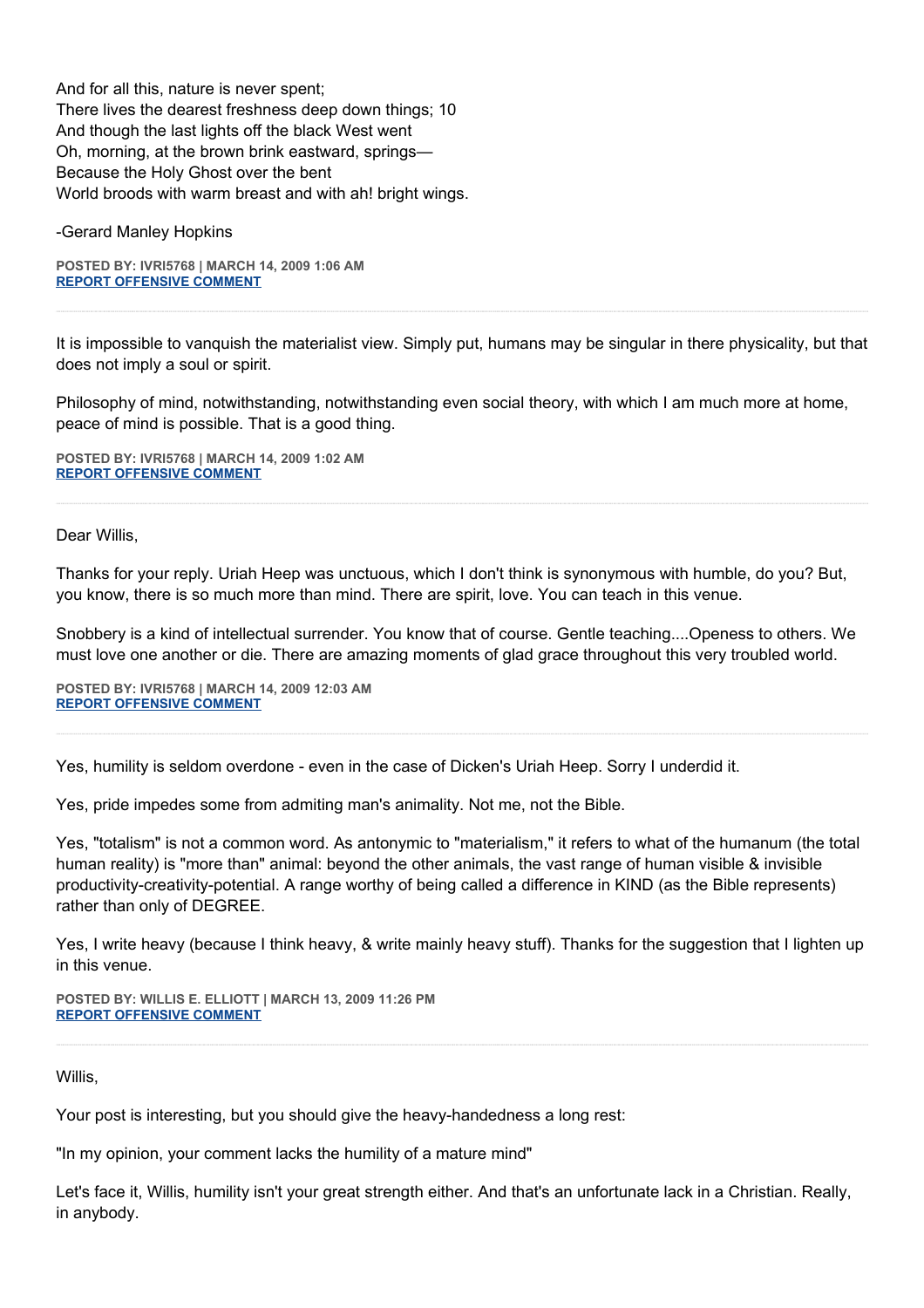Still, I like you, quite sincerely. I don't know you, disagree with you half the time, but like you just the same. I'm a cyberspatial intuitive. So let's here it for a kinder, gentler Willis. Set an example, please. We could all use one.

Sincerely,

Ivri

**POSTED BY: IVRI5768 | MARCH 13, 2009 9:39 PM [REPORT OFFENSIVE COMMENT](mailto:blogs@washingtonpost.com?subject=On%20Faith%20Panelists%20Blog%20%20%7C%20%20ivri5768%20%20%7C%20%20Stem%20Cell%20Research%20vs.%20Idolatry%20%20%7C%20%204652695&body=%0D%0D%0D%0D%0D================%0D?__mode=view%26_type=comment%26id=4652695%26blog_id=618)**

## Willis Elliott

I am not familiar with your "materialist" versus "totalist" ideas. Therefore, your discussion using these terms seems a little foggy.

You say that Lufrank lacks the humility of a mature mind. But what he said is much more clear, realistic, and understandable than what you said.

One thing that distinguishes man from the animals is pride; in his pride, man does not want to admit that he is an animal.

**POSTED BY: DANIELINTHELIONSDEN | MARCH 12, 2009 1:29 PM [REPORT OFFENSIVE COMMENT](mailto:blogs@washingtonpost.com?subject=On%20Faith%20Panelists%20Blog%20%20%7C%20%20DanielintheLionsDen%20%20%7C%20%20Stem%20Cell%20Research%20vs.%20Idolatry%20%20%7C%20%204615984&body=%0D%0D%0D%0D%0D================%0D?__mode=view%26_type=comment%26id=4615984%26blog_id=618)**

TO LUFRANK1:

1

Yes. A human life begins at conception ("human life" in the sense of cells preceding it).

2

You cannot know that man is more than animal "in degree only." Science cannot tell you. Do you claim some nonscientific (not "unscientific") knowledge for "in degree only"?

3

"Soul" has many meanings along a minimum-maximum spectrum, each meaning bearing some truth-in-context. But in the column you are responding to, I did not use the word.

4

All languages have words indicating functions uniquely human, including language itself. All animals have signal systems, but we are the only animal with mind-speech powers worthy of the word LANGUAGE (e.g., syntax/metaphor/abstraction/projection/analysis/synthesis). / Again, many higher animals have self-recognition; only we have self-CONSCIOUSNESS.

5

We "totalists" see the differences between human beings & other animals as a matter of kind rather than (as do "materialists") only of degree. As I intimated in my section 2.1, we totalists believe that what is unique about the human animal - whatever word we use for it - corresponds to the Consciousness that created (by the Big Bang) the universe: our minds are capable of understanding and using "the world" because of the correspondence of our minds with the Creator's mind (in the Bible's wording, we are made "in the image of God"). Materialists, of course, see the mind/world correspondence as nothing but evidence of emergent continuity. Neither point of view is provable: both are philosophical, not scientific.

Both are matters of faith rather than (in the narrow sense) fact.

6

In my opinion, your comment lacks the humility of a mature mind.

**POSTED BY: WILLIS E. ELLIOTT | MARCH 11, 2009 11:43 PM [REPORT OFFENSIVE COMMENT](mailto:blogs@washingtonpost.com?subject=On%20Faith%20Panelists%20Blog%20%20%7C%20%20Willis%20E.%20Elliott%20%20%7C%20%20Stem%20Cell%20Research%20vs.%20Idolatry%20%20%7C%20%204612616&body=%0D%0D%0D%0D%0D================%0D?__mode=view%26_type=comment%26id=4612616%26blog_id=618)**

Human life doesn't literally begin at conception. Conception is merely a critical stage of human life. Human life is instead a continuum, the human embryo continuing from a fertilized egg, the egg, per se. continuing from a oocyte in the mother and the activating sperm continuing from a spermatid in the father . . . on and on further back . . .an unbroken continuum through ancestral history.